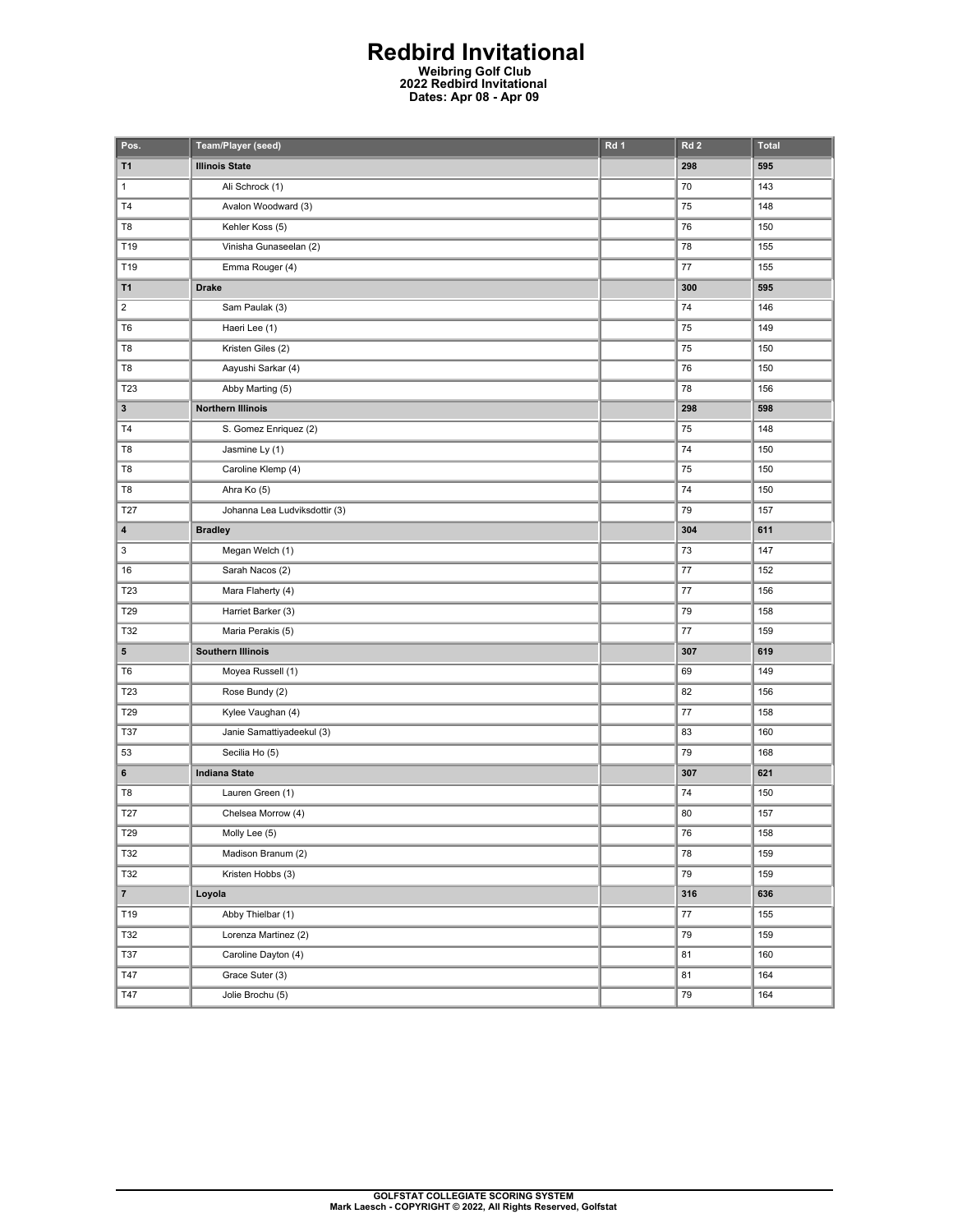| Pos.            | Team/Player (seed)      | Rd <sub>1</sub> | Rd <sub>2</sub> | <b>Total</b> |
|-----------------|-------------------------|-----------------|-----------------|--------------|
| 8               | Valparaiso              |                 | 316             | 638          |
| T <sub>23</sub> | Madison Keil (5)        |                 | 79              | 156          |
| <b>T37</b>      | Anna Fay (3)            |                 | 81              | 160          |
| T37             | Cailey Rooker (4)       |                 | 78              | 160          |
| T47             | Payton Hodson (1)       |                 | 80              | 164          |
| <b>T50</b>      | Kelsey Eichenauer (2)   |                 | 79              | 166          |
| 9               | <b>Eastern Illinois</b> |                 | 342             | 687          |
| <b>T50</b>      | Monique Peterson (1)    |                 | 83              | 166          |
| 54              | Jaeden Workman (2)      |                 | 86              | 169          |
| <b>T55</b>      | Katelind Winterland (3) |                 | 87              | 176          |
| <b>T55</b>      | Isabel Spanburg (5)     |                 | 86              | 176          |
| 57              | Haley Hoagland (4)      |                 | 91              | 185          |